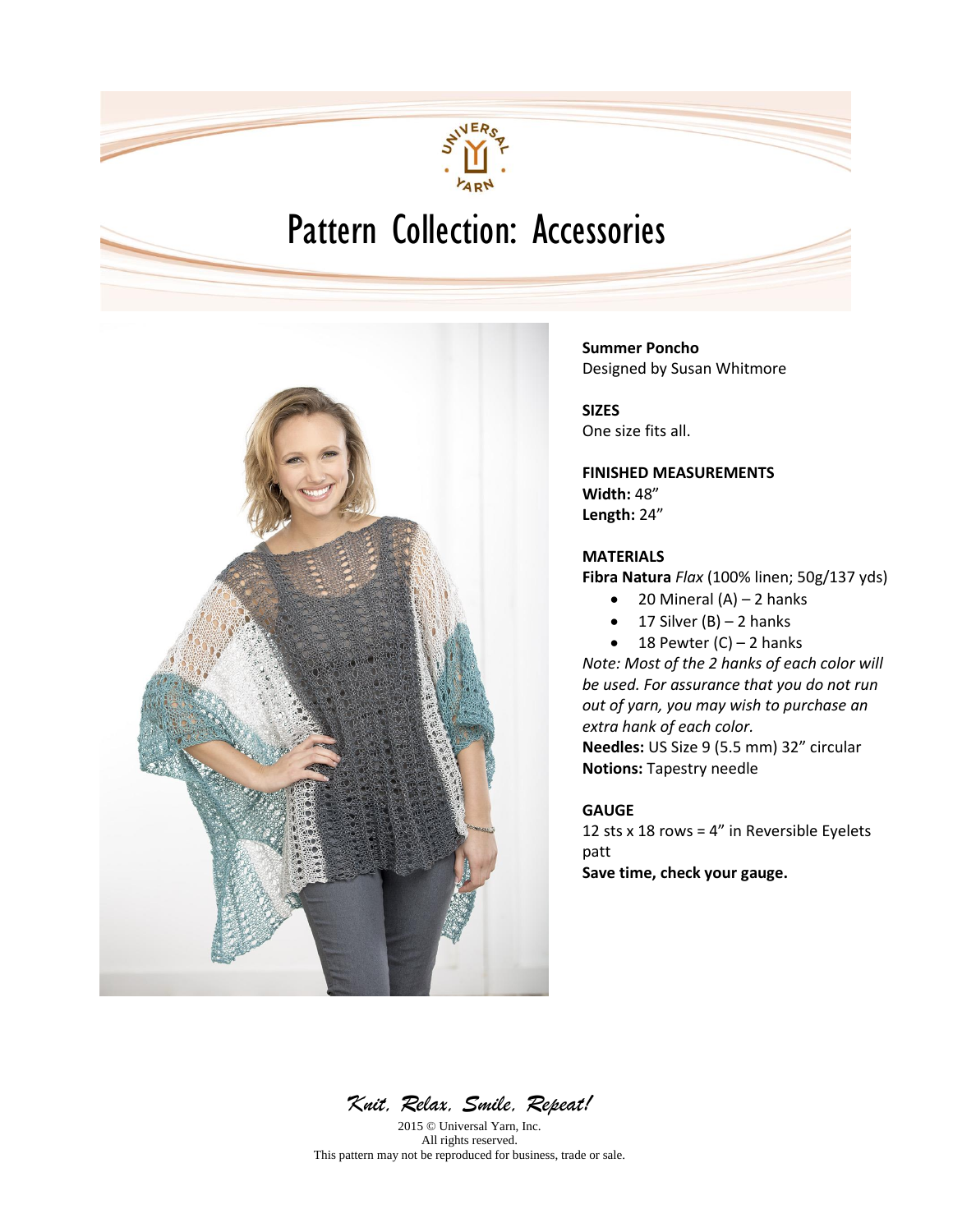## **PATTERN NOTES**

This Poncho is knit flat in 2 pieces and seamed. It is extremely oversized and will fit a variety of body types and sizes. You can easily adjust the neck opening and armholes by seaming more or less.

#### **STITCH GUIDE**

**Reversible Eyelets**  *(even number of sts)*  **Row 1:** Knit. **Row 2:** Purl. **Row 3:** Purl. **Row 4:** Knit. **Row 5:** Purl. **Row 6:** \* Yo, k2tog; rep from \* to end. **Row 7:** Purl. **Row 8:** Knit. **Row 9:** Purl. **Row 10:** Purl. **Row 11:** Knit. **Row 12:** Knit. **Row 13:** Purl. **Row 14:** Knit. **Row 15:** \* Yo, k2tog; rep from \* to end. **Row 16:** Knit. **Row 17:** Purl. **Row 18:** Knit. Rep Rows 1-18 for patt.

#### **FRONT**

With A, cast on 70 sts. *Note:* Keep first and last 2 sts of each row in garter st. With A, rep Rows 1-18, 1 time, then rep Rows 1- 17, 1 time. With B, work Row 18, then rep Rows 1-18, 1 time, then rep Rows 1-17, 1 time. With C, work Row 18, then rep Rows 1-18, 3 times, then rep Rows 1-17, 1 time. With B, work Row 18, then rep Rows 1-18, 1 time, then rep Rows 1-17, 1 time. With A, work Row 18, then rep Rows 1-18, 2 times. Bind off all sts loosely.

**BACK**  Work as for Front.

#### **FINISHING**

Block pieces. Sew Front and Back tog at sides, forming top/shoulder edge, leaving 15" open for Neck edge. Sew side seams, leaving 8" open for armholes, and leaving 7" unsewn for side vents. Weave in ends.

#### **Abbreviations**

.

| circ      | circular                              |
|-----------|---------------------------------------|
| cont      | continue                              |
| dec('d)   | decrease(d)                           |
| garter st | knit every row                        |
| inc('d)   | increase(d)                           |
| k         | knit                                  |
| k2tog     | knit 2 stitches together (1 st dec'd) |
| meas      | measures                              |
| ndl       | needle                                |
| patt      | pattern                               |
| р         | purl                                  |
| rep       | repeat                                |
| sl        | slip                                  |
| st(s)     | stitch(es)                            |
| yo        | varn over                             |
|           |                                       |



*Knit, Relax, Smile, Repeat!*  2015 © Universal Yarn, Inc. All rights reserved.

This pattern may not be reproduced for business, trade or sale.